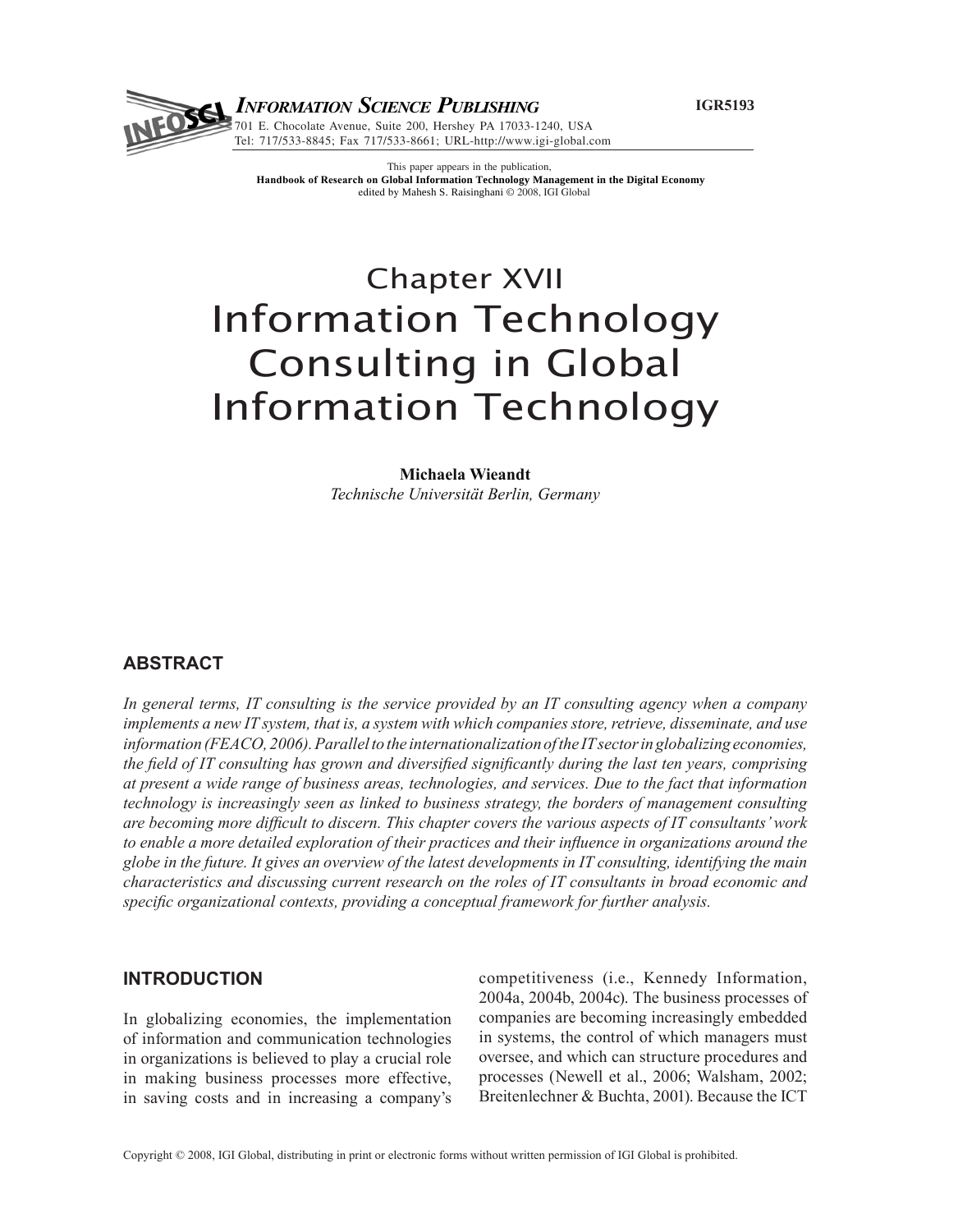sector develops very quickly, managers and decision makers find it difficult to keep up constantly with recent developments and to decide whether to extend or to change existing IT systems. This is one of the reasons why they look for the advice of qualified IT consultants (Bloomfield & Danieli, 1995; Sturdy, 1997). Moreover, IT consultancy firms provide IT services ranging from application management to programming. Consequently, IT consulting is a field exhibiting high growth rates all over the world (EITO, 2006).

However, research on IT consulting is rare and fragmentary, and definitions vary across scientific disciplines such as sociology, economics, and information science. The exploration of consulting in sociology and economics focuses particularly on management consulting in Europe and the U.S. and its impact on managerial decision making (i.e., Fincham & Clark, 2002), neglecting IT consulting because it is considered mostly the sale of software products or IT systems (Jackson, 1996). Information management research, also addresses the social side of IT implementation (see Jasperson et al., 2002), covering specific problems, and highlighting the technical side of software and systems implementation (see Krcmar et al., 2005; Markus, 2004; Amberg & Wiener, 2004). IT consulting is barely addressed here, although it is an important field of practice for information system managers (Cameron, Knight, & Semmer, 2005).

IT consultancy covers a broad variety of aspects that should be addressed analytically. Given the growing importance of information technology for the set-up and operation of business processes, IT consulting is increasingly believed to provide an exchange of knowledge between management and information technology. IT consultants seek to present themselves as the link between the two worlds of business and technology (Bloomfield & Danieli, 1995) and, because of their presence in several organizations, they may also be seen as agents of information technology implementation, fostering new IT applications or practices.<sup>1</sup> Because strategy also influences IT consultancy, it might be characterized as a form of management consulting (Bloomfield & Danieli, 1995). On the other hand, IT consultants are involved in the design, building

and implementation of IT systems linked to the operational business process level. Depending on the scope of the IT project (Markus, 2004), it may be associated with organizational change, possibly including elements of change management<sup>2</sup>. Another aspect is the provision of IT services associated with programming, applications management and software maintenance, covering various tasks and requiring different skills. Moreover, the context of IT outsourcing implies the issue of innovation, which may be influenced by IT consultants as well (Ruiz Ben, 2007).

The chapter will cover this variety, providing a first step by mapping the field and providing a conceptual framework for studying various sectors and dimensions of IT consulting. First, the background illustrates the growing relevance of IT consultancy, giving an overview of the scope of the field in reference to the IT services market development. The main body of this chapter will discuss the principal characteristics of (management and IT) consultancy and information technology to show the blurring borders and to outline some overlaps. In particular, a critical approachon consulting provides useful insights regarding the implementation of IT. Bringing these characteristics together, the solution section suggests a conceptual framework to reconcile different perspectives on consultancy to enrich the perspectives of IT consultancy research. The future trends show possible developments in the field and the conclusions sum up the suggestions made. Future research suggestions will allude to potential opportunities and directions.

## **bAckground: the worldwide mArket development of it consulting**

IT consultancy is understood broadly as a service provided by an independent, professional IT consultant in interaction with a client for the purpose of giving advice on information technology, be it a product or the development of a system or software for a complex business-related problem (Becker, 2005; Bloomfield & Danieli, 1995).